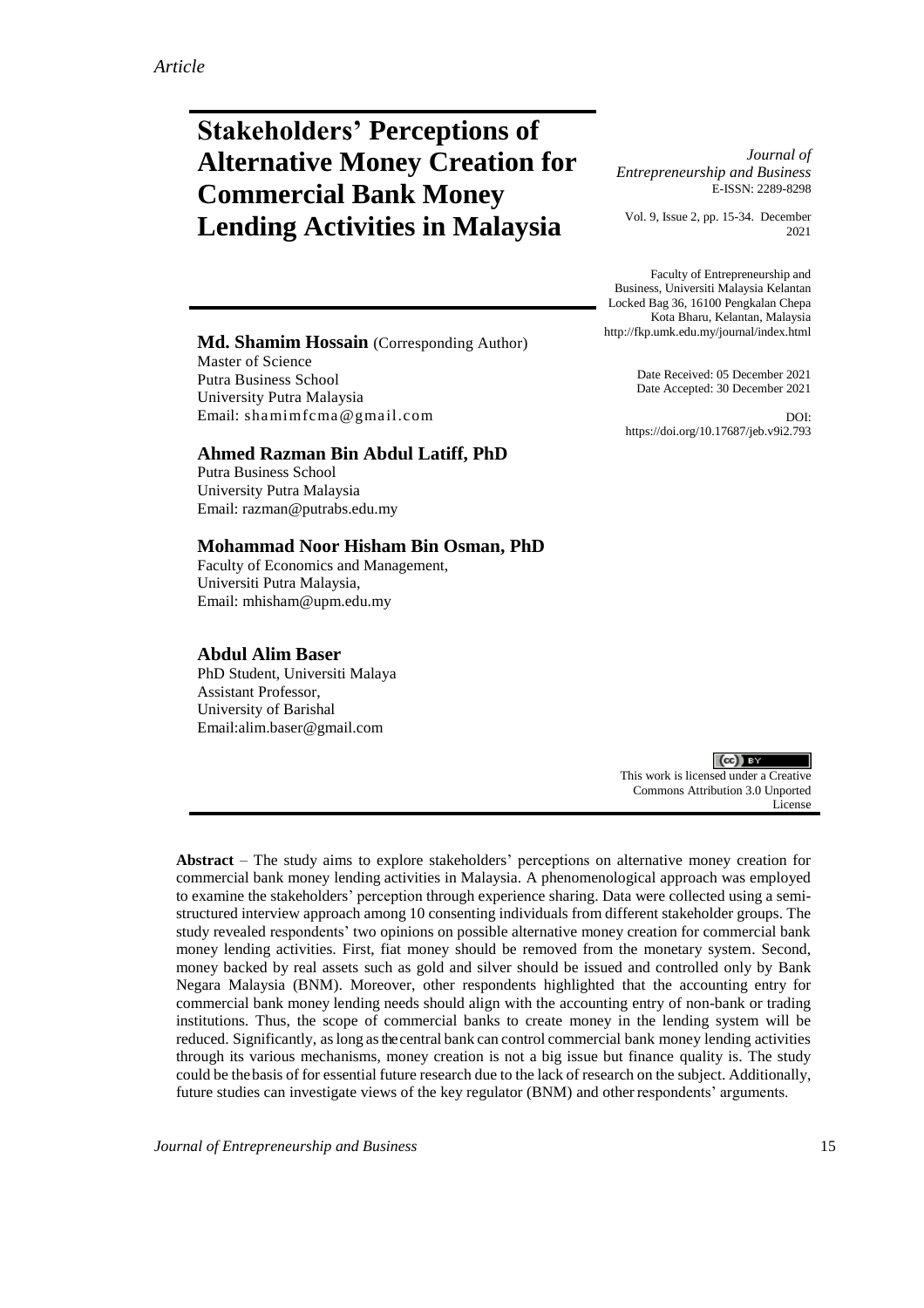**Keywords:** Money creation, Money lending, commercial banks, Stakeholders' Perceptions

# **1. Introduction**

Studies demonstrate that 97% of the money held by the public is considered bank deposit money instead of currency (McLeay et al., 2014; Wolf, 2014) where the maximum portion of the broad money is in the bank recording process rather than real paper currency. The consequence of this money creation in the socio-economic environment makes the subject more crucial for the stakeholders to understand the issue. The practice (commercial bank credit creation activity) has been heavily criticised for causing the global financial crisis (GFC) between 2007 to 2008, as acknowledged by different groups of stakeholders, such as academia, business, and politics (Acharya & Richardson, 2009; Farhi & Tirole, 2012; Kashyap et al., 2008; Liikanen, 2012; Stiglitz, 2009; Vickers, 2011).

Enjoying the credit creation by the commercial banks significantly contributes to enhancing inflation (Li et al., 2016; Turner, 2012). Greater expansion in currency supply in the economy stimulates the rise in the price of commodities, thus reducing the purchasing power of money, causing greater inflation. Moreover, banks are unable to regain their money in fullas the price of houses and land do not reflect maturity price. Consequently, the bank liquidity crisis and issuing new home loans became increasingly complicated. The situation is the main contributor to the fallout from the sub-prime lending bubble. Hence, the stakeholders' perceptions on the alternative money creation might encourage positive responses for the potential future economic consequences, such as GFC 2007 to 2008.

Conventional deposit money creation through commercial bank money lending activities significantly impact financial instability in Malaysia (Abdullah, 2015). Furthermore, excess money supply devaluates the Malaysian *Ringgit* through accumulated commercial bank deposits. Past studies suggested that excessive money supply through accumulated credit creation caused inflation and Malaysian fiat money (*Ringgit*) gradually lost the purchasing power since adopting the 1970 fiat standard (Abdullah, 2015). Moreover, relationships among debt, money supply, and inflation were experienced in Malaysia and other countries (Yasmin & Waqar, 2013). The matter became increasingly difficult despite BNM being responsible for maintaining the value of *Ringgit* under the Central Bank Act of 2009. Specifically, fiat money in Malaysia is largely backed by debt. Table 1 illustrates the monetary balance sheet of the *Ringgit*, thus indicating that fiat money is 99.6% backed by debt. Meanwhile, Table 2 depicts a similar trend of credit creating for the current practice of commercial bank money lending activity, implying threats of a potential financial crisis.

| (RM Billion)              |         |                      |         |
|---------------------------|---------|----------------------|---------|
| Assets                    | RM      | Liabilities          | RM      |
| Gold                      | 5.2     | <b>BNM Currency</b>  | 68.2    |
| <b>IOUs Owed to Banks</b> | 1,548.6 | <b>Bank Deposits</b> | 1,485.6 |
|                           | 1,553.8 | M3                   | 1,553.8 |

Table 1: The monetary balance sheet of the *Ringgit* (RM) as of 31st December 2014

(Source: Abdullah 2015)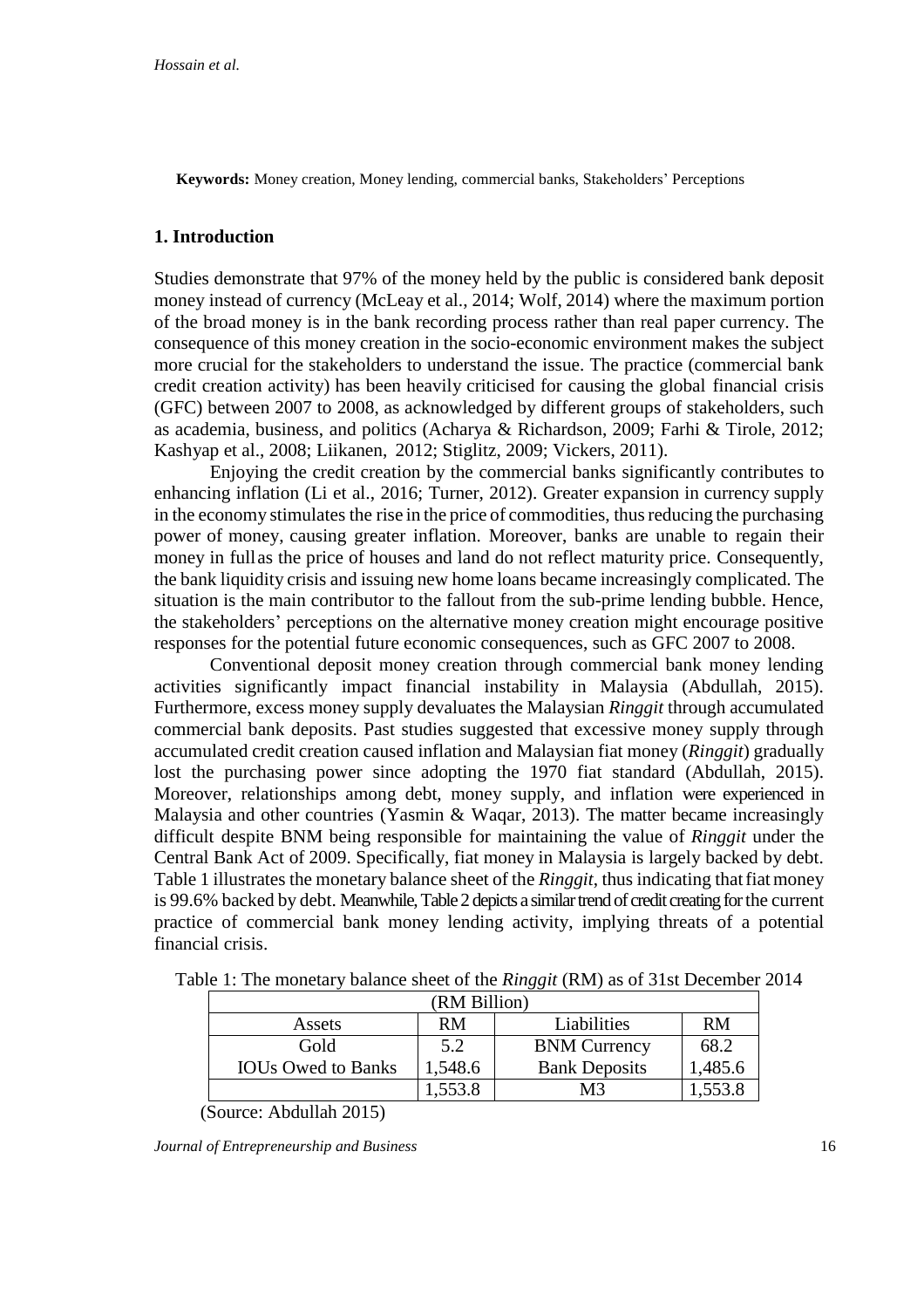| Items                   |         | RM (Billion) |
|-------------------------|---------|--------------|
| A.BNM Currency          |         | 85.5         |
| <b>B.</b> Bank Deposits |         | 1,557.0      |
| M <sub>3</sub>          | $(A+B)$ | 1,642.5      |
|                         | Gold    | 6.4          |
| $\sim$                  |         | $\sim$       |

Table 2: Balance of M3 and Gold as at 31st December 2016

(Source: BNM Annual Report, 2016)

Despite all the significant consequences of commercial bank money creation, past studies still seek unique alternatives aligned with the different accounting treatments of commercial bank money lending activities. Unique alternative denotes any replacement that merges different alternatives suggested by earlier studies. For instance, converting the bank notes into gold and the intensification of central banking (Faure, 2013), and "full reserve banking" under the gold standard (Huerta, 2009). Calls were made for absolute discontinuation of the fictitious deposit money creation (Salleh & Borges, 2015 & 2016). Conversely, studies support commercial bank money creation, claiming that the money creation is backed by the existing (collaterals) assets and confidence in future cash flows (Becke & Sornette, 2014). Additionally, studies suggested that ending commercial bank money creation leads to an economic collapse as the economic boom situation is affected by the continuation of credit expansion. Thus, money creation is not an excess of demand over supply in the economy (Becke & Sornette, 2014). Hence, the conflicting arguments complicate finding possible alternatives aligned with commercial bank money creation practices.

The study is relevant in questioning the current commercial bank practice, particularly by making the stakeholders re-think the phenomenon to prevent potential future long term economic crises such as the GFC 2007 to 2008. To gain a better understanding of the issue, the study examined stakeholders' perceptions on alternative money creation for commercial bank money lending activities in Malaysia. The study is organised into the introduction part and the background of the study. In the literature review section, relevant past studies were summarised accordingly. Meanwhile, the remaining sections comprise the research method, analysis, findings and conclusions.

## **2. Literature Review**

## *2.1. Money Creation in Malaysia*

Commercial bank money lending activities and accounting treatments are identical in Malaysia. The identical practice created an opportunity for commercial banks to create deposit money during the money lending process, as in Malaysia and other countries. The deposit creation denotes a conflicting meaning based on the definitions in existing Malaysian law. The Financial Service Act 2013 [Section 2(1)] clearly identified the sources of the deposits in the commercial banks. Specifically, deposit money should come from outside customers, whereby the customer owns the money and banks must repay the money based on the contract. Nonetheless, the deposits created by the commercial banks do not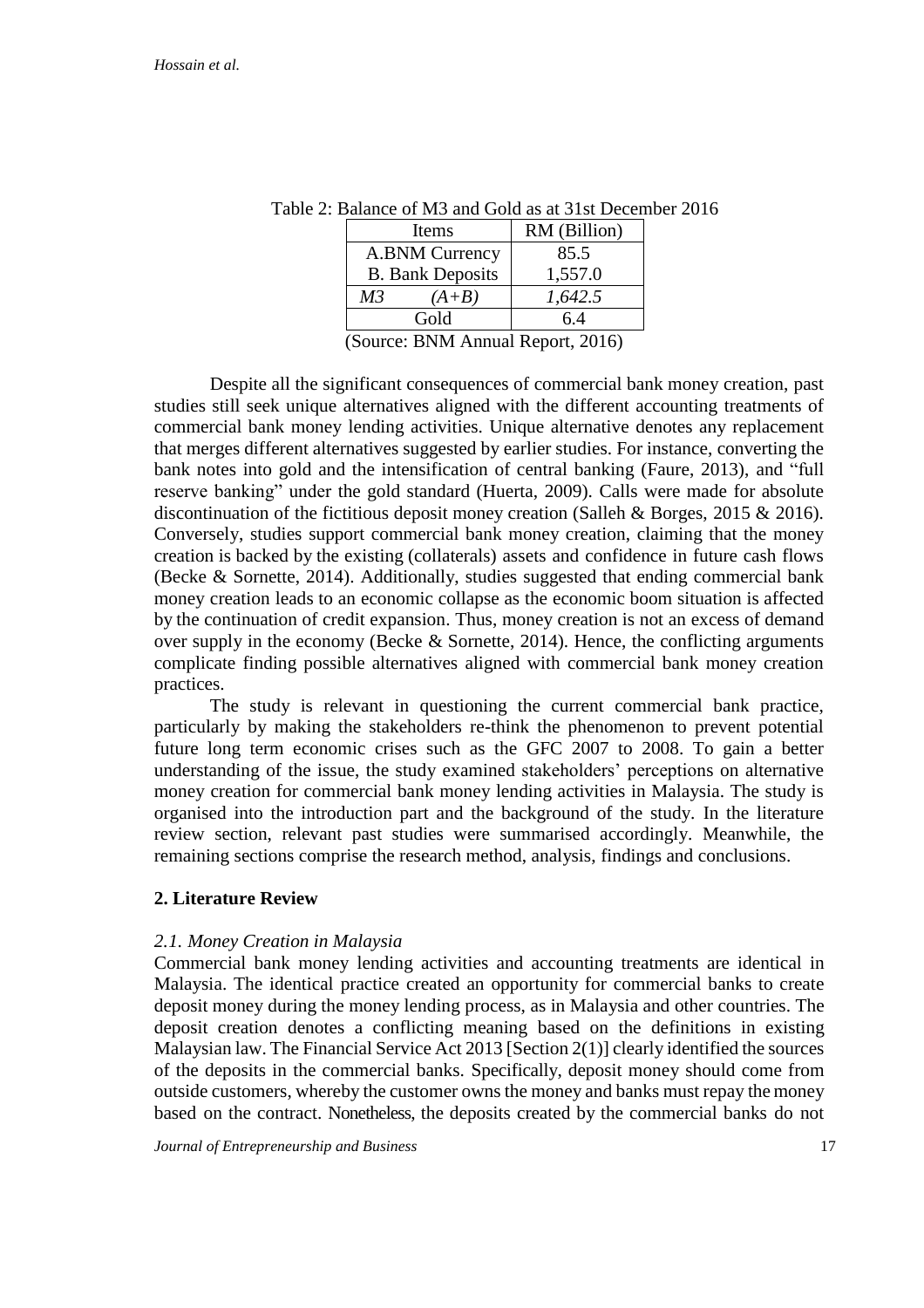come from outside but are created within the bank through accounting treatments during the money lending activity (Salleh and Borges, 2015). Thus, deposit money creation raises several important questions. For instance, how do stakeholders perceive the practice? Does the practice comply with the existing law and what is the socio-economic impact of the practice? Essentially, only BNM possess the absolute power to issue, print, and control money creation [Section 62(1), Central Bank of Malaysia Act 2009] and is the only institution that can control any commercial bank partial or entire money lending activity [Financial Service Act 2013, Section 167 (1)]. Furthermore, how does BNM play its role to control commercial bank money lending activity when the activity is claimed to create money?

Few studies addressed the commercial bank money creation activity in Malaysia compared to the main developed countries **(**Abdullah, 2015**).** Moreover, past studies failed to investigate the stakeholders' perceptions on the issue and identify the real causes of money creation in commercial bank money lending activities. Abdullah (2015) stated that financial instability in Malaysia results from conventional deposit money creation by commercial bank money lending activities. Additionally, accumulated commercial bank deposit money devaluated the Malaysian currency *Ringgit* through inflation due to the excess supply of money. Similarly, the adoption of fiat money leads to the gradual reduction of purchasing power of *Ringgit* (Abdullah, 2015).

One study found a strong relationship among debt, money supply, and inflation, as observed in Malaysia and other countries (Yasmin & Waqar, 2013). The BNM annual report 2016 mentioned that M0 (physical cash) is only 5% of the total money in Malaysia, while most of the money is kept in the form of banks deposit (Table 3).

| $\sigma$ . Money creation by the banking muusti $\gamma$ |                      |                   |       |
|----------------------------------------------------------|----------------------|-------------------|-------|
| M <sub>3</sub>                                           |                      | M <sub>0</sub>    |       |
|                                                          | (Deposit, short term | Physical cash     |       |
|                                                          | loan, and cash)      | (notes and coins) |       |
|                                                          | RM million           | RM million        | $\%$  |
| 2103                                                     | 1,462,390            | 62,617            | 4.28% |
| 2014                                                     | 1,553,803            | 68,029            | 4.38% |
| 2015                                                     | 1,595,264            | 76,643            | 4.80% |
| 2016                                                     | 1,642,449            | 85,460            | 5.20% |
|                                                          |                      |                   |       |

Table 3: Money creation by the banking industry

(Source: Bank Negara Malaysia Report, 2016)

Most of the money in the economy is backed by debt as the commercial bank money deposit is created during the lending activity (see Tables 1 and 2). Similar practice of commercial bank money lending activities continues, presenting a potential threat which could result in financial crisis. Studies propose discontinuing commercial bank money creation and stakeholders including auditors must know about the current practice as auditors of the financial report (Salleh & Borges, 2106).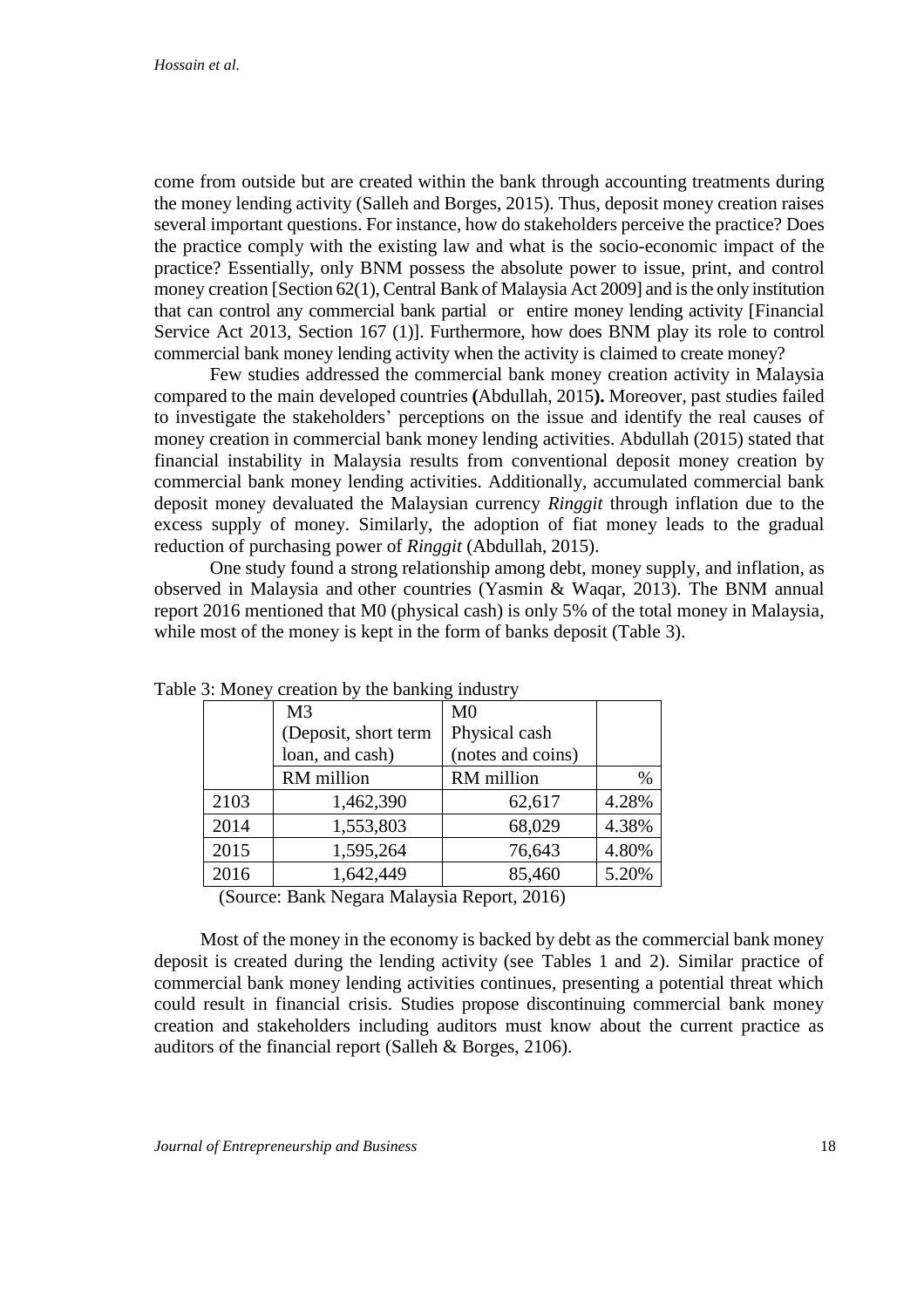# *2.2 Impact of Commercial Bank Money Creation*

A bank is a different financial institution unlike traders or non-bank financial institutions as only commercial banks possess the legal authority to grant customers with credit. Institutions, such as traders or non-bank financial institutions or even individual persons possess no legal permission to accept people's deposits and perform lending activities. The process indicates that the credit creation function is the unique ability of banks (Stoop  $\&$ Sornette, 2010).

Bank credit creation ability significantly impacts economic growth. Banks create credit as much as needed to support economic growth and credit creation, influencing existing and future gross domestic product (GDP) growth. Ideally, the economy ensures no excess supply of credit over demand (Stoop & Sornette, 2010). Lapavitsas and Saad-Filho (2000) proposed the same shape of money supply:

> The demand for money cannot be independent of the supply: there can never be an excess supply of money because money settles debts and can always be held for 'convenience' reasons: for the advantages provided by money liquidity.

Therefore, the money supply is not independent of demand, cannot be excessive, rejecting inflation as a monetary phenomenon. Becke and Sornette (2014) expressed that:

> It follows that because money supply is demand-driven, there cannot be "excess money supply", and hence, inflation cannot be a monetary phenomenon. ………………….The causes of inflation can be manifold but are generally a result of conflicts over the distribution of income between different social classes and are not a given consequence of economic growth.

Excess reserves influence the money supply through credit extension. The Central bank can limit money supply by initiating changes in the reserve requirement for commercial banks and can implement the control mechanism in the money supply (Lapavitsas & Saad-Filho, 2000). Theoretically, the total amount of money creation depends on the percentage of the total deposits that banks require to hold over the excess reserve. Therefore, the Central bank can interrupt the money creation by changing the reserve requirement and the price (interest rate) to receive the additional reserve.

The theoretical credit growth aids the money supply in the economy (Ábel et al., 2016). The money supply benefits depend on the economic growth of the money supply. For instance, if people begin using loans to repay loans instead of placing the loans in economic activities, the situation creates a negative impact on the demand for bank loan and economic growth. Bank money creation activities experience different issues from the economist, academician or bankers' perspectives. Ryan-Collins et al. (2011) argued that money creation of commercial banks significantly affect the economy:

> Capital adequacy requirements do not restrain money creation and are not effective to stop the credit booms and the associated asset price bubbles.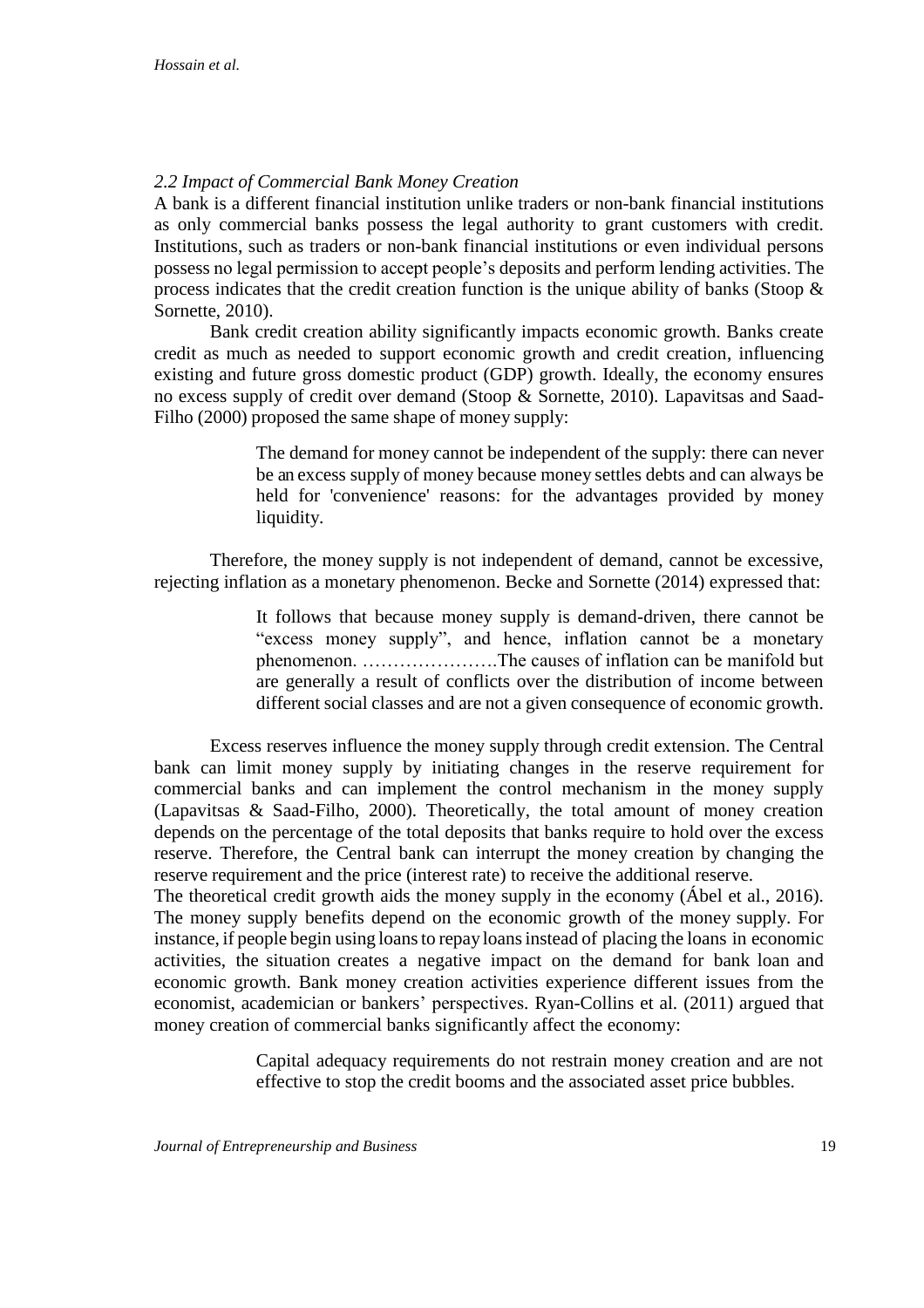Banks extend the credit as long as they have confidence in loan repayment, and thus interest rate does not determine the amount of credit extension.

The uncontrolled practice of banks creating money through credit creation (Stiglitz and Weiss, 1988) is the main factor of financial instability and economic impact (Turner, 2013; Turner & Thirty, 2013). Turner (2012) noted three causes of the 2008 world crisis, such as banks creating credit and private money through fractional reserve practices. The major question is what outcome lies ahead if the practice is allowed to continue? Turner (2012) presented a cautious comment: "If we mistakenly allow excessive debt and leverage to develop, and the inevitable bust follows as it did in 2008, the subsequent challenges of deleveraging are extremely difficult………".

If the banks perform the money creation without any central control mechanism, the bank turns any money into debt in the economy as they can issue unlimited credit (Ravn, 2015). Ravn (2015) explained how the banks perform the activity:

> Bank use account money freely invented, which, when entered as payments into the interbank payment system, more or less cancel each other out, requiring the banks to put up no more than the marginal differences between the millions of payments moving between banks every night. This is the real source of money creation in the modern economy, this decentralised system of banks extending loans for practically for free, but under no other control than the sets of government regulations circumscribing bank lending practices by the minimal requirements of liquidity and solvency ratios, and whatever other restrictions apply nationally.

## *2.3 Alternative Money Creation for the Commercial Banks' Money Lending Activities*

Klynveld Peat Marwick Goerdeler (KPMG) presented on their website an official report in September 2016 regarding the political development on the nature of money and money creation since 2008. The report was commissioned by the office of the Prime Minister of Iceland, encompassing the latest progress in the movement for alternative money creation in the United States of America (USA), Iceland, the United Kingdom (UK), Netherlands, Switzerland, and the European Union. The following are the political development regarding the issues in the report (Table 4):

| Country name | Progress                                                                                                                                                                                                                                                                                       |
|--------------|------------------------------------------------------------------------------------------------------------------------------------------------------------------------------------------------------------------------------------------------------------------------------------------------|
| <b>USA</b>   | The USA is attempting to restore the authority to create<br>money to a Monetary Authority within the department of<br>the Treasury. In December 2010 and September 2011, the<br>USA formed an act and referred it to the Committee on<br>Financial Services but did not pass the act into law. |
| UK.          | For the first time in 170 years, a significant debate was held<br>in the UK parliament on November 2014 on the notion of                                                                                                                                                                       |

Table 4: Political development regarding alternative money creation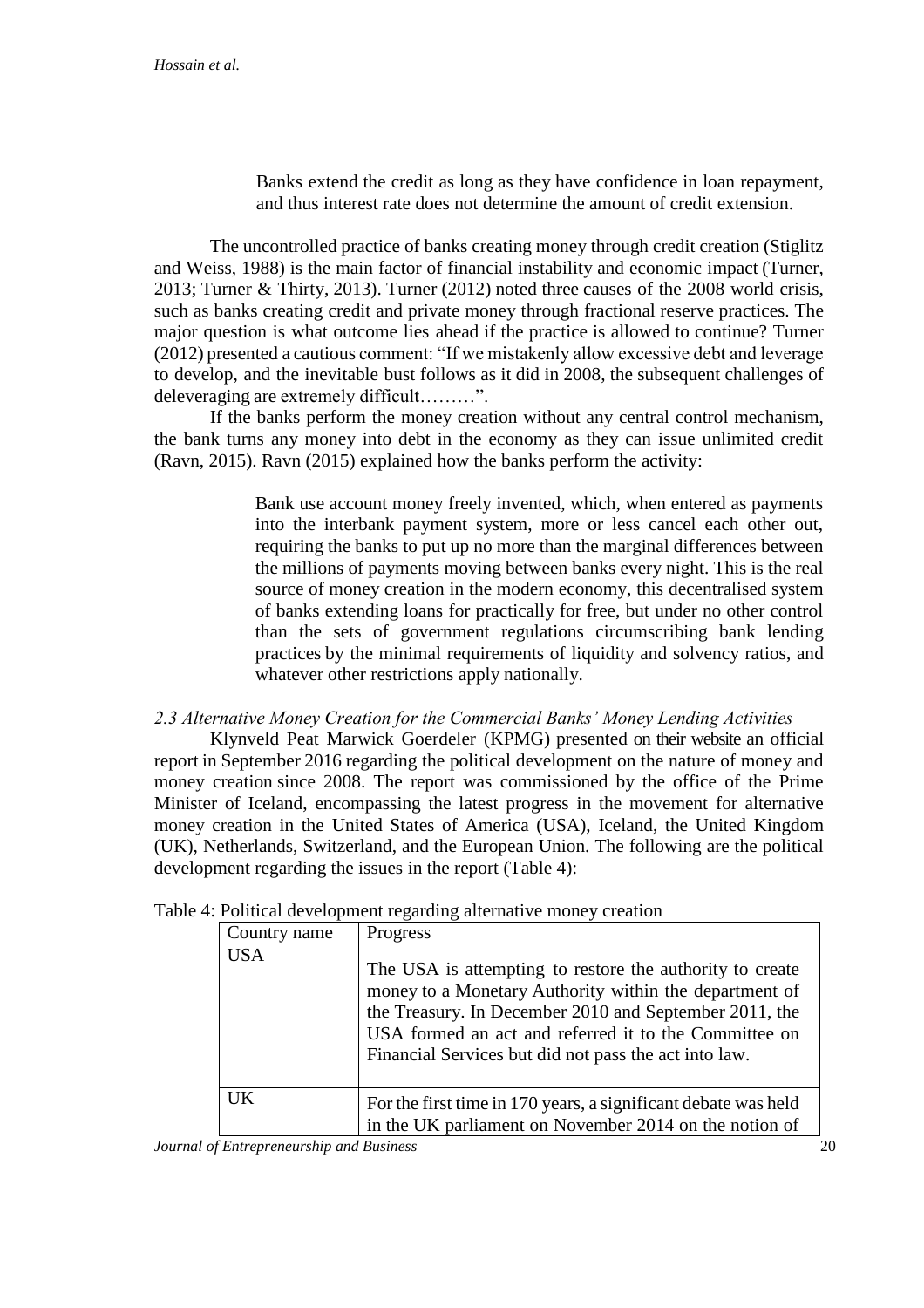|             | "Money Creation and Society". Subsequently, a proposal<br>was made for a monetary commission and the proposal did<br>not get voted on in the parliament. Meanwhile, in the<br>parliamentary debate parliament members (MPs) Michael<br>Meecher and Zac Goldsmith came out in favour of a<br>monetary commission, as proposed by the Institute for<br>Public Policy Research. Martin Wolf (Chief Editor of the<br>Financial Times) and Angus Armstrong (Director of<br>Macroeconomics at the National Institute of Economic<br>and Social Research) came out in favour of a monetary<br>commission. Nevertheless, the proposal did not receive a<br>vote in the parliament.                                      |
|-------------|-----------------------------------------------------------------------------------------------------------------------------------------------------------------------------------------------------------------------------------------------------------------------------------------------------------------------------------------------------------------------------------------------------------------------------------------------------------------------------------------------------------------------------------------------------------------------------------------------------------------------------------------------------------------------------------------------------------------|
| Iceland     | In 2012, the Iceland Parliamentary resolution proposed a<br>study presented to the Icelandic Parliament for the<br>separation of money creation and lending function of the<br>bank. In September 2015, a resolution called for the<br>establishment of a commission to conduct a review of the<br>arrangement of money creation in Iceland. Although most<br>committee members (eight out of 11) supported the<br>resolution, the Icelandic Financial Services Association<br>reiterated its view and insists following the pattern of the<br>European Economic Union.                                                                                                                                         |
| Switzerland | In December 2015, Switzerland prepared a referendum to<br>decide whether to ban commercial banks from creating<br>money following a petition calling for the central bank to<br>be granted the sole power to create money in the financial<br>system. Following the announcement of a referendum to<br>be held in 2016, the Federal Council and Swiss Bankers<br>Association made an initial reaction to reject the Swiss<br>Sovereign Money Initiative. If successful, the sovereign<br>money bill grants the Swiss National Bank a monopoly on<br>physical and electronic money creation so that the decision<br>concerning how new money is introduced into the<br>economy would reside with the government. |
| Dutch       | On March 16th, 2016, the Dutch Parliament plenary<br>assembly discussed the possibility of transitioning towards<br>a sovereign monetary system and adopted two motions<br>committing the government to conduct further research.                                                                                                                                                                                                                                                                                                                                                                                                                                                                               |

*Journal of Entrepreneurship and Business* 21 Excessive and limitless money creation forced the policymakers to seek for alternatives to curb the money creation. One popular alternative involves converting the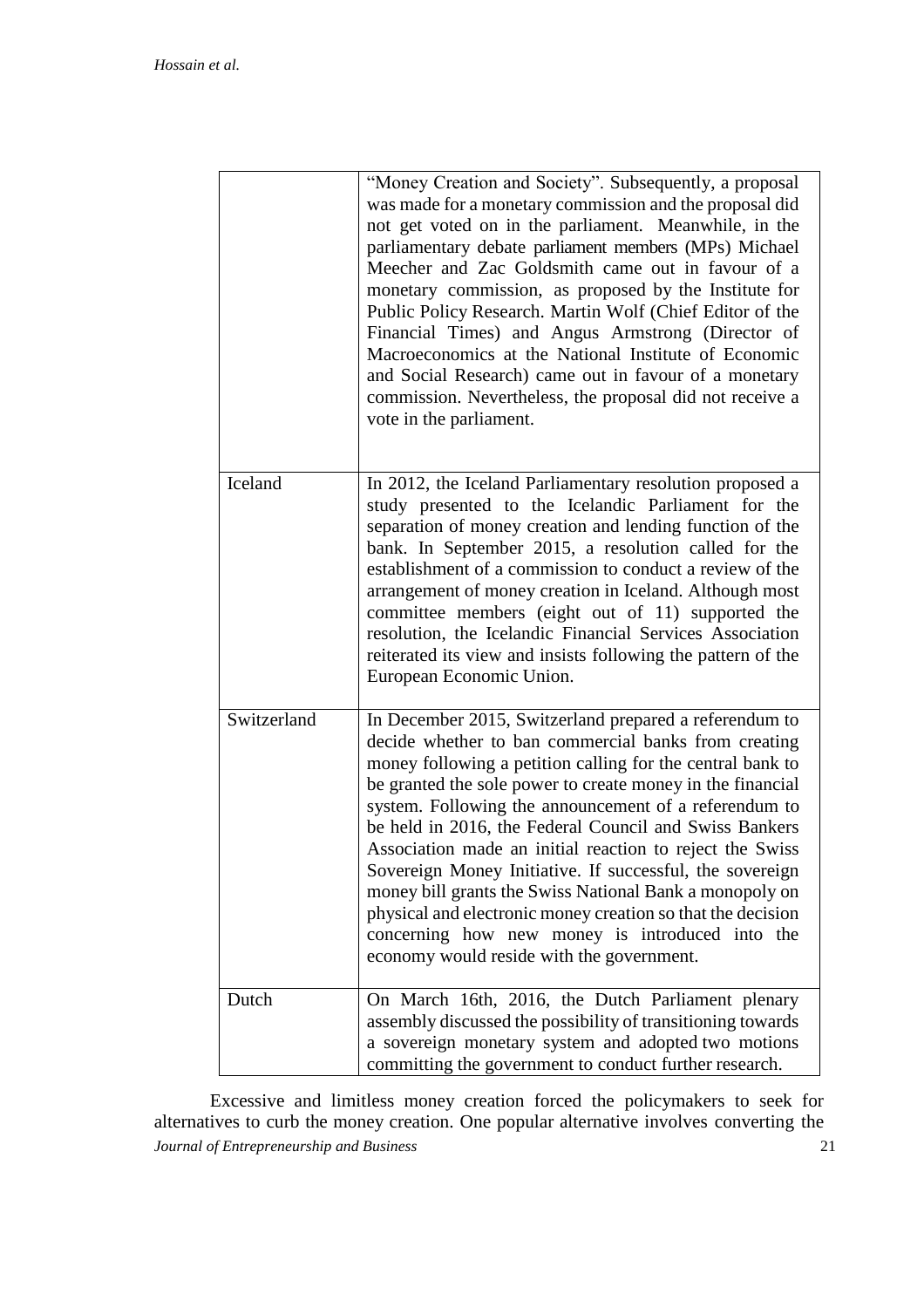banknotes into gold to remove paper money (fiat currency) from the economy, proposing the intensification of central banking (Faure, 2013). Another alternative under the gold standard is to create "full reserve banking" (Huerta, 2009). Economist Fisher (1997) also proposed 100% reserve banking to control the money supply completely. Although full reserve banking possesses less experience of practice on a wider scale (Freixas & Rochet, 2009), the practice was criticised as banks could not add to the money supply by issuing credit (Becke & Sornette, 2014). Conversely, studies claimed that the practice reduces business cycle volatility and eliminate bank runs (Benes & Kumhof, 2014).

While people seek alternatives within the existing deposit and reserve systems, others seek a fresh alternative to the system. For instance, Wolf (2014) proposed that the state will create all transaction money such as creating today's cash and banks can offer investment accounts that will supply loans, but they can only lend money invested by customers. Hence, banks will fail to create money out of thin air, becoming an intermediary.

Most countries are concerned over the 2007 and 2008 world crisis from the excessive debt through the continuous money creation by commercial banks (Salleh & Borges, 2015). The issue pushed the relevant authorities to take initiatives to ban bank power to create money and grant the power to democratic independent authority. Huber and Robertson (2000) debated that restoring democratic control over how new money is created is an important step to sustainable development. Hence, the world is more concerned with developing an alternative to money creation by the banks. For instance, Ravn (2015) suggests establishing a money creation committee that will follow the vision of a democratically controlled government agency in charge of the monetary system, particularly the money supply:

> This is a system that does not let banks exploit the payment system for money creation purposes, endangering it when bank lending grows reckless. Ordinary payments would be kept separate from lending activities. The amount of credit available in the economy is regulated by a transparent panel under public oversight and is allocated for banks to dispense, given that they are uniquely suited to assess the creditworthiness of local businesses and investors (Huber & Robertson, 2000; & Ryan-Collins et al., 2011).

Different views were presented on the money creation systems. Since Werner (2014a) proved that banks create money through the accounting treatment in the lending process, the process was strongly recommended to be discontinued (Salleh & Borges, (2015 & 2016):

> The route to resolving the issue of bank credit creation out of thin air by accountants is through evidencing to accountants that there is an absence of substance inherent in the transactions, and out of a sense of honesty and loyalty to the ideals of their profession, they must discontinue giving ontological reality to such "debt" transactions.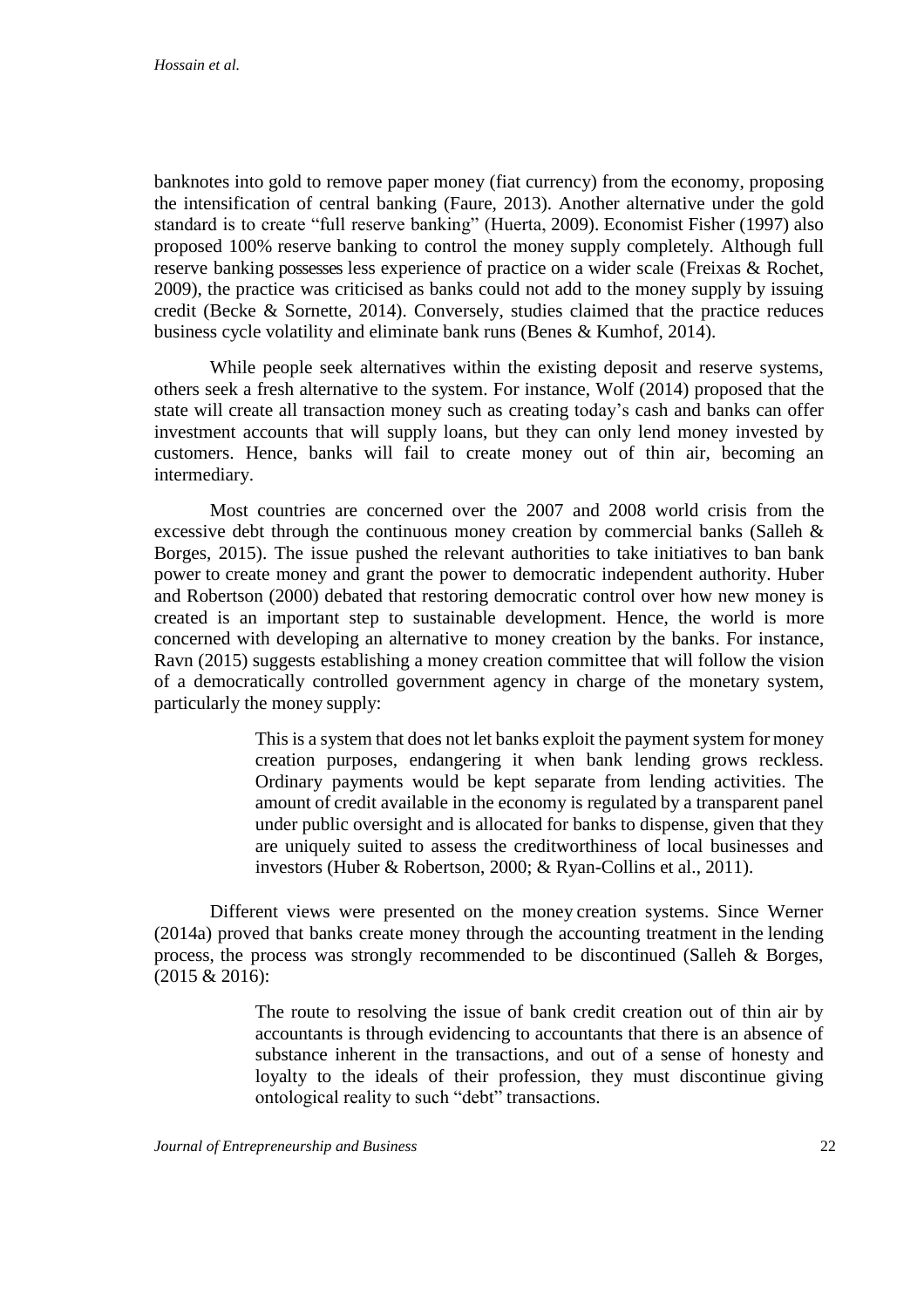Past studies propose multiple ways of alternative money creation for the commercial bank money lending activies. Hence, investigating the stakeholders' perceptions on the issue before fixing any alternative is crucial. Accordingly, the study aimed to answer the following research question: How do stakeholders perceive the possible alternatives that align with the different accounting treatments for commercial bank money lending activities in Malaysia?

# **3. Method**

The study selected a qualitative research method as the approach produces data with depth and detail in understanding the phenomena and to live the experiences (Bowen, 2005). Hence, the social interaction with stakeholders constructs knowledge (Given, 2008). Moreover, the study adopted the phenomenological research method to explore the stakeholders' experience from the respondents' perceptions of the issue as experience can range from perception, thought, memory, imagination, emotion, desire, and social activity (Nodelman & Allen, 2003).

The study applied the snowball sampling strategies due to difficulties in finding respondents after the rejection of interview requests from BNM and the Malaysian Accounting Standard Board (MASB). The participants recruited other participants for the study, which is a very good technique to perform exploratory research where respondents are hard to identify or locate (Saunders, Lewis, & Thornhill, 2016). The respondents were chosen based on acceptance of interview offers sent by the researcher. Interview offers were sent to the respondents through email and a data collection forwarding letter collected from the university, with a brief on the research issues and objectives.

The study collected data from ten individuals deemed important for the study. The individuals include the Ex-Chief Executive Officer (CEO) of a private commercial bank, two members of the Malaysian Institute of Accountants (MIA), two academics from International Islamic University of Malaysia (IIUM) and International Centre for Education in Islamic Finance (INCEIF), and five ADS officers from the Ministry of Finance of Malaysia (MOFM). To ensure confidentiality, each respondent was provided symbolic code name irrespective of the race, sex, family or provided name (Table 5).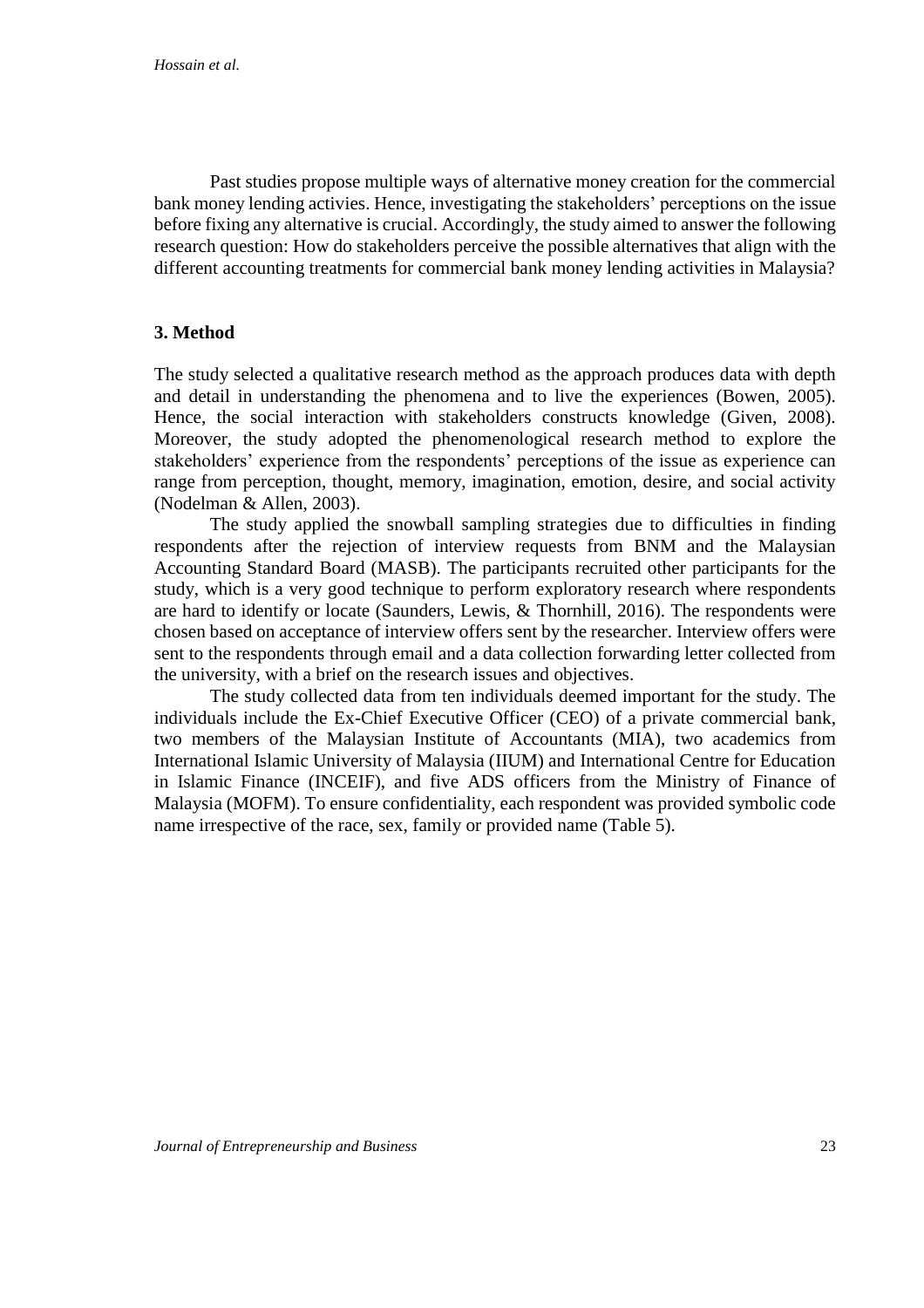| <b>SL</b> | Interviewees     | Position       | Institution   | Others                                 |
|-----------|------------------|----------------|---------------|----------------------------------------|
| No        |                  |                |               |                                        |
| 01        | G1               | ADS officer    | <b>MOFM</b>   | <b>Strategic Investment Division</b>   |
|           |                  | (M41)          |               | (less than one year                    |
|           |                  |                |               | experience)                            |
| 02        | G2               | ADS $(M48)$    | <b>MOFM</b>   | <b>Strategic Investment Division</b>   |
|           |                  |                |               | (three years' experience)              |
| 03        | G <sub>3</sub>   | ADS officer    | <b>MOFM</b>   | <b>Strategic Investment Division</b>   |
|           |                  | (M41)          |               | (one year experience)                  |
| 04        | G <sub>4</sub>   | ADS $(M48)$    | <b>MOFM</b>   | <b>Strategic Investment Division</b>   |
|           |                  |                |               | (two years' experience)                |
| 05        | G <sub>5</sub>   | ADS $(M48)$    | <b>MOFM</b>   | <b>Strategic Investment Division</b>   |
|           |                  |                |               | (three years' experience)              |
| 06        | MIA1             | $Ex-$          | <b>MIA</b>    | <b>Certified Practicing Accountant</b> |
|           |                  | President      |               | (CPA) Australia, Board                 |
|           |                  |                |               | Member (Bank Islam)                    |
| 07        | A <sub>1</sub>   | Professor and  | <b>INCEIF</b> | Specialised Area: Accounting,          |
|           |                  | PhD            |               | Auditing, Finance                      |
| 08        | B1               | Ex-CEO         | <b>Bank</b>   | 28 years' experience                   |
|           |                  |                | Muamalat      | (four years as CEO)                    |
| 09        | A2               | Associate      | <b>IIUM</b>   | Specialised Area: Banking and          |
|           |                  | Professor, PhD |               | <b>Islamic Finance</b>                 |
| 10        | MIA <sub>2</sub> | Member         | <b>MIA</b>    | <b>CPA</b> Australia                   |

Table 5: Respondents' background

(Source: Authors' own creation)

The study included saturation point as an overall pattern for all types of stakeholders instead of saturation for each stakeholders group separately. Although the respondents were from different professions, all respondents possessed common understanding of accounting treatment. Thus, all respondents were considered one type of respondent from the research issue perspective. Meanwhile, all stakeholders possessed common understanding of accounting treatment regardless of their profession, which is the main point in selecting the respondents. The common observation according to data collection led to the study saturation point.

The semi-structured interview approach was applied followed by several specific questions guided by hardcopy or softcopy of PowerPoint slides to elaborate the different aspects of money creation by the commercial banks and accounting treatment regarding the phenomenon. The entire interview session was recorded using the audio recorder with the respondent's prior approval. Each interview session was approximately 30 minutes on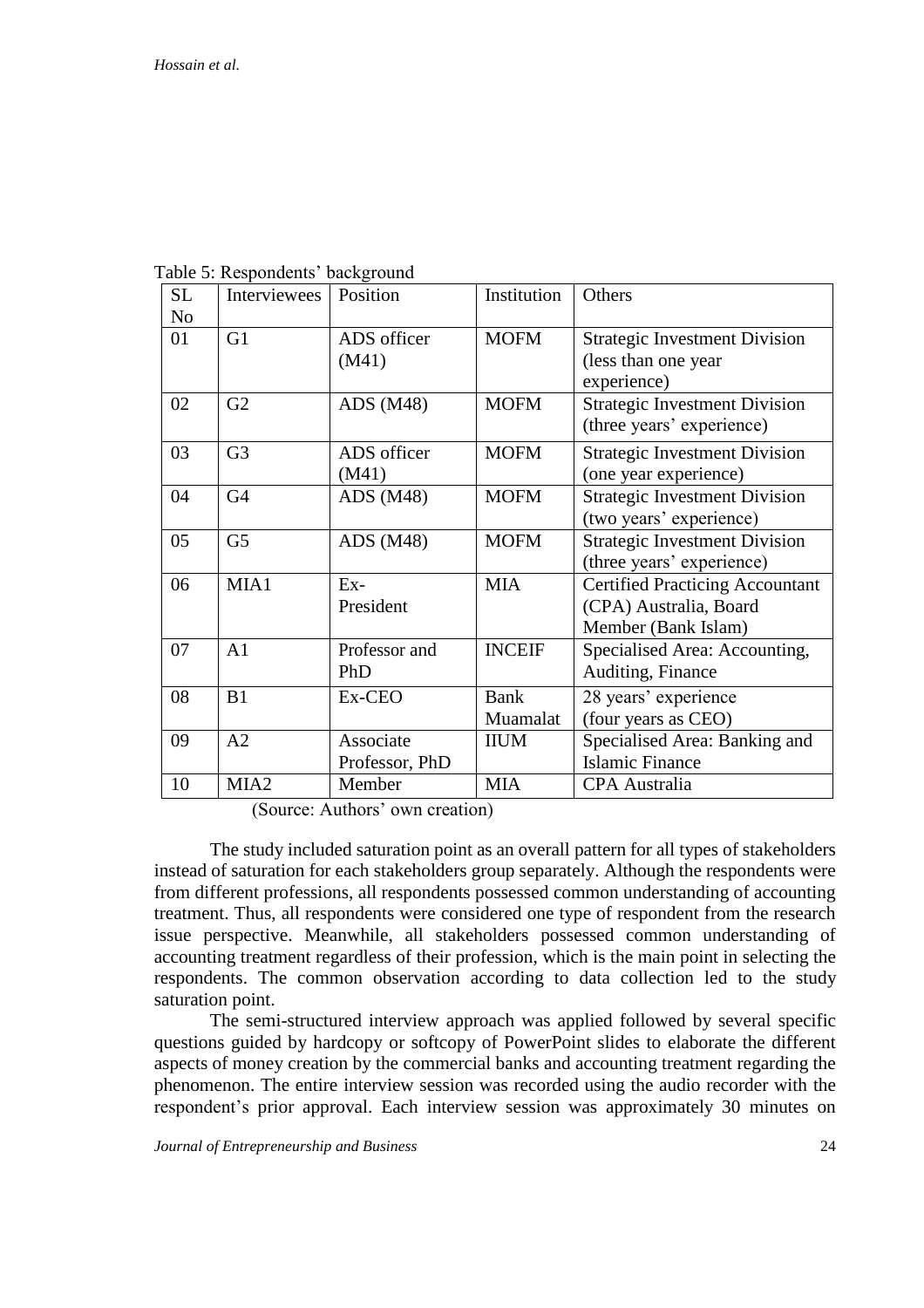average. The study also employed the key informant interview approach in designing the semi-structured interview questions, allowing the researcher to choose the participants by considering their position, role, and willingness to be interviewed (Blee & Taylor, 2002).

The study followed the thematic analysis, one of the most common forms of analysis in qualitative research (Guest, 2012)*.* The method pinpoints, examines, and records patterns (or "themes") within data (Braun & Clarke, 2006; Daly et al., 1997*).* The method extends beyond simply counting phrases or words in a text and moves on to identifying implicit and explicit ideas within the data (Guest et al., 2012). The inductive approach (Boyatzis, 1998) was applied to derive the themes from the interview data. Thematic analysis was performed through coding in six phases to establish meaningful patterns. The phases include manual familiarisation with data, generating initial codes, searching for themes among codes, reviewing themes, defining and naming themes, and producing the final report (Braun & Clarke, 2006)*.* 

## **4. Analysis and Findings**

Several common themes emerged from data analysis, categorised based on the research questions, as explained below:

## *4.1 Research Question 1:*

The respondents' proposed alternatives that demonstrated challenges in implementation. For example, the respondents elaborated on the challenges and the proposed alternatives. The main challenge is peoples' understanding and awareness of money creation. Despite the lack of understanding, most respondents believe that there should be an alternative to the existing money lending system under the full control of Bank Negara.

4.1.1 Possible Alternatives to Align the different Accounting Treatment for Commercial Bank Money Lending Activities

During the discussion with stakeholders, an alternative to the accounting treatment was proposed, which is to minimise money creation by the commercial bank lending activity. Most respondents were highly conscious about proposing an alternative to the existing commercial bank credit lending system. The reason behind the consideration is different from the discussion. Respondents admitted that the existing money lending practice is still risky due to fiat currency circulation, quality financing, and inflation threat. Additionally, other challenges include insufficient alternative to the situation and lack of people's awareness on the issue. The respondents stated:

> 'I think they should have the alternative to control the excessive supply of money to the individual, but I am not sure about what types of alternative they..................................'(G1).

'Umm, I do not know……'(G4).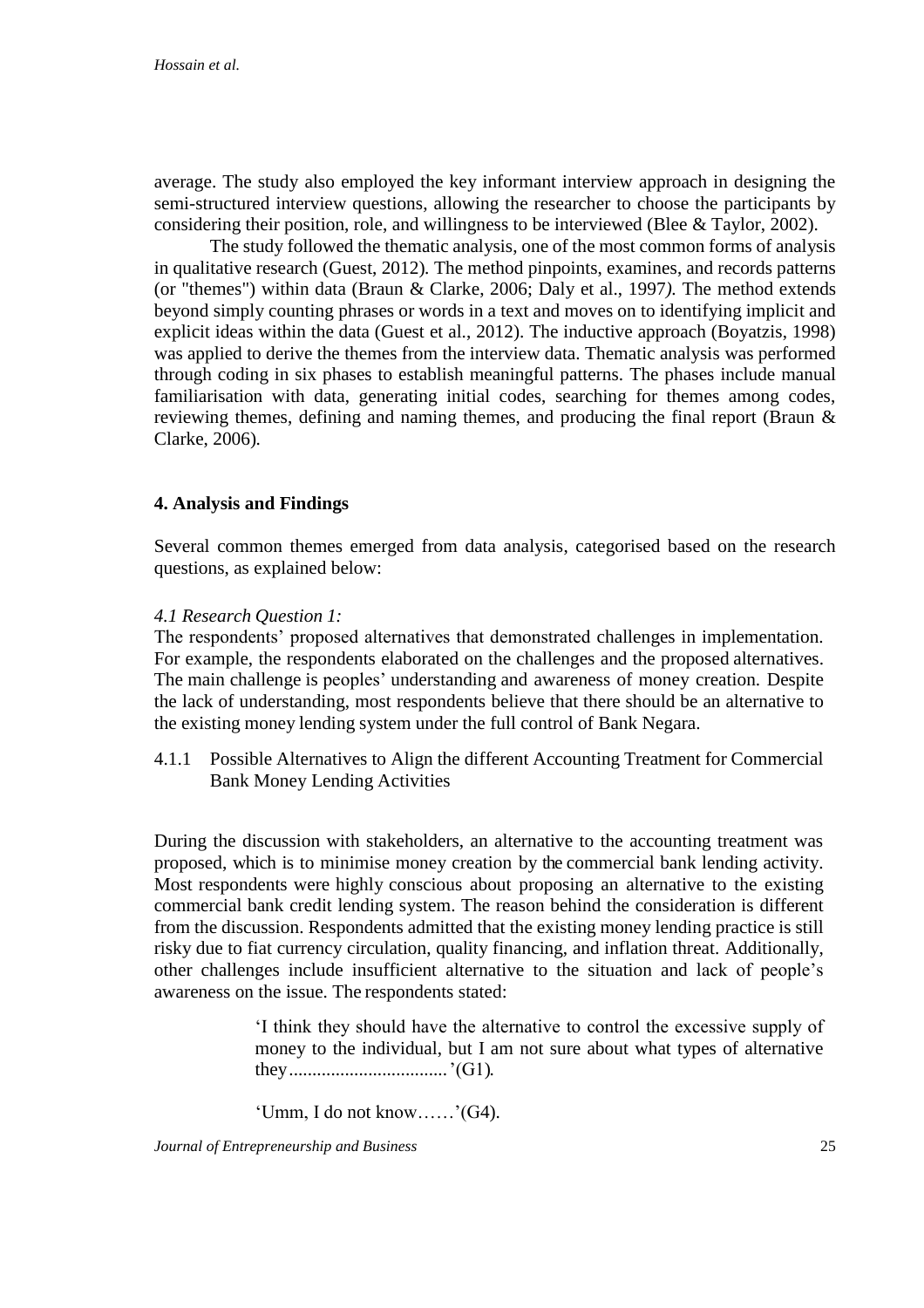'I and some people like me do not agree with the system but still, we make use of it because no alternative to the situation… ' (B1).

'In terms of substance, I think they (Cryptocurrency) are not ready at all at this moment because it is volatile, it is being allowed to the medium of exchange, it is being used as an investment.'(A2).

The Ex-CEO of a bank emphasized that the current system is a fraud due to allowing private authorities to create money. The respondent argued that the system is not good practice, enabling private commercial banksto create money. Only a Central bank should be allowed as the bank represents the money ownership of a country. The respondent remarked:

> 'money cannot be created by any other party except only by the central bank, thus the bank must lend the physical money, not perform money creation because money creation is a fraud, it is done by others, to me money creation by the Central bank is different compared to money creation by private banks because private banks are owned by a private individual whereas the central bank is owned by the country'(B1).

The respondent also highlighted the need to educate the public regarding the money creation system and the consequences to create a better alternative. The respondent stated:

> **'**Central bank can educate people, maybe that is very hard to get, but you can try, because nowadays people are more concerned about money and if they know where does the money go and what happened to the money when they have gone, they must be wiser in choosing whether they want to deposit money or they buy goods instead and then Central bank……'(G2).

The study revealed that respondents presented a two-fold alternative for the accounting treatment of commercial bank money lending activity. The suggestions were explored on alternative money by the Central banks and to stop using the existing accounting entry for money lending. For alternative money, respondents proposed several alternatives in the discussion, including gold and silver backed money, cryptocurrency, physical cash lending by commercial banks, and others. All the statements are cited below:

> 'There are alternatives, gold and silver, there are plenty of gold stocks but we are not all in the same page, …….the other option is to look at technology, ……. cryptocurrency, bitcoin is definitely an option…'(A2).

'Other forms of currency with intrinsic value.'(MIA2).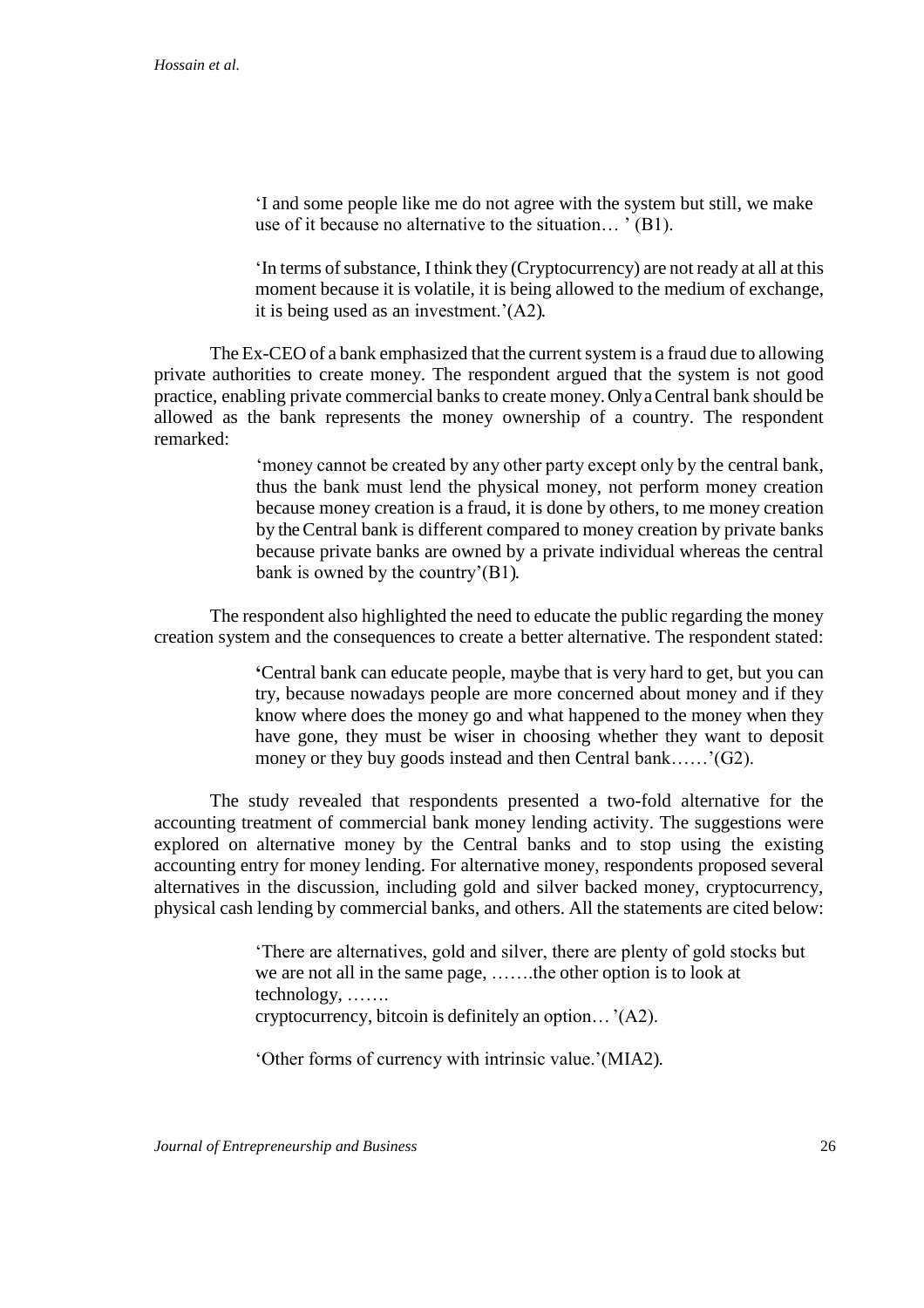'… ....it is the Central bank that will create the money and lending by the banks will be the physical cash, thus there is no fractional reserve by the commercial banks.'(B1).

'they are creating money outside of our knowledge, then we are facing in future risk of no money in the banks when we want to withdraw, hence that will be lost for us, but if you are backed by others type, other physical... gold, we actually have value in gold '(G2).

The current use of accounting entry for money lending is strongly criticised by the respondents during the discussion. The respondents stated that only the private commercial banks use the accounting entry (debit the loan and credit the customer deposit) for money lending. Respondents B1 and A2 argued that by using this accounting entry, the private commercial banks can create money through lending while other individuals or traders or organisations cannot use the same entry for lending purposes. Thus, the respondents suggested that commercial banks should be allowed to use similar accounting entries as others. Therefore, commercial banks would not be able to create money, as mentioned below:

> '… Money should be created only by the government…..But why should private banks which in effect is just another business enterprise be allowed to make profits from "money" which they create through bookkeeping entries but the borrowers have to work to earn the money before they can payback. The

> accounting entry will be the same if you or a trader gives a staff loan or a credit on a sale.  $'(B1)$ .

'So there is no money creation by the banks. '(B1).

'No, it should not be recognised as it does now as there is no actual asset.'(MIA2).

'Customers agree to sign a debt contract with the bank which is recorded as an asset...the bank then creates a matching unfunded bookkeeping entry in the form of a non-cash deposit on the liability side as a credit- it creates money out of nothing... it should be accepting capital first and lending, investing, purchasing items, which should be accounted for just like a trader or any other corporation… The bank should account for its entries like a trader or any

other corporation. .............' (A2).

The above discussion proves that choosing the alternative to the existing commercial bank lending system through the accounting entry mostly depends on the stakeholders' awareness. Nonetheless, the study noted that the respondents could not agree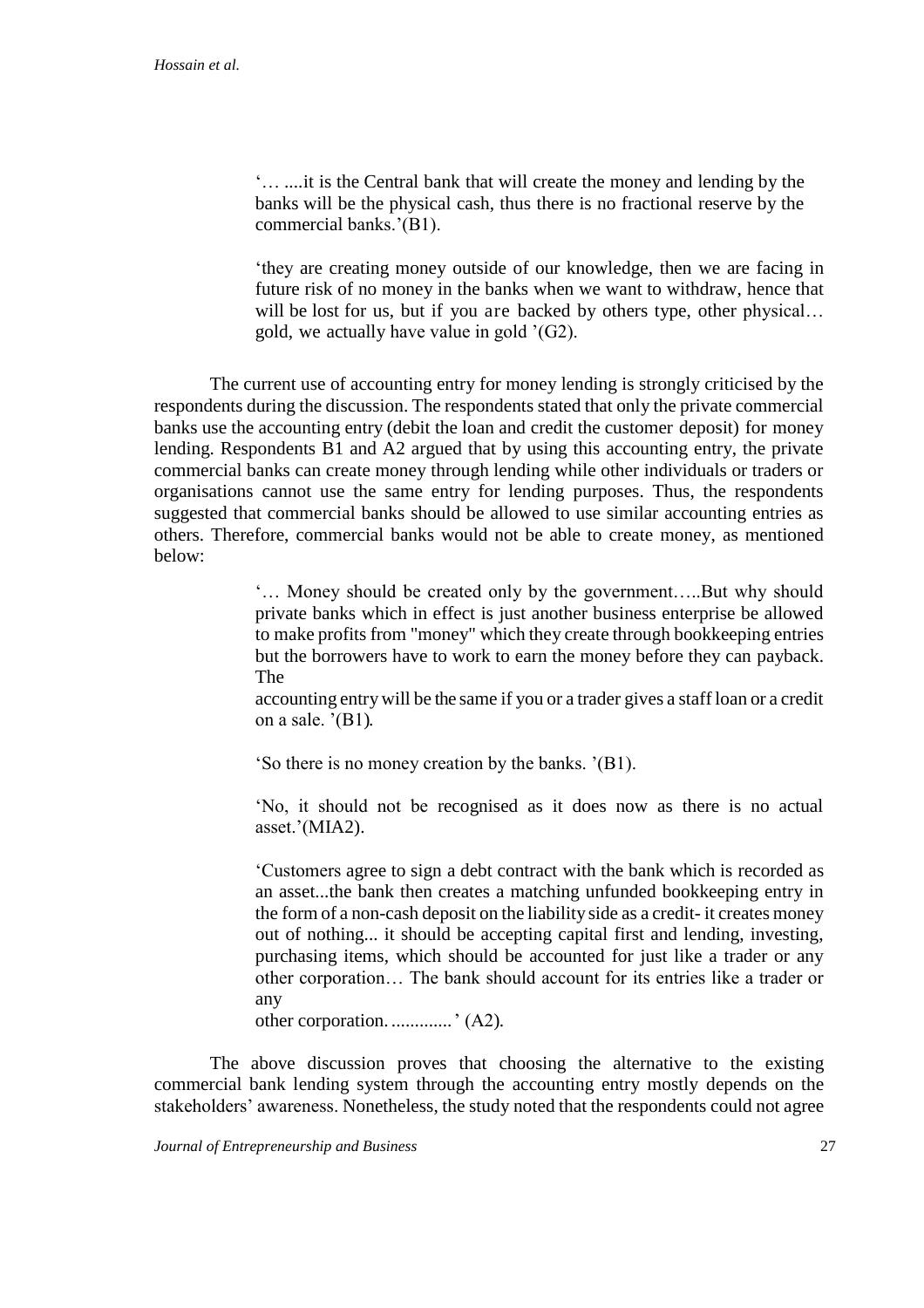on a common alternative. Hence, stakeholders' awareness and other factors promotes greater understanding of the money creation phenomenon.

4.1.2 Challenges in implementing the alternative to the existing commercial bank lending activity system through accounting treatment

Despite the above alternatives, the study found challenges of the proposed alternatives. The profit motive of commercial banks influences the lending decision despite the rules and regulationsfrom the central bank. Money circulation will not be as much as the current circulation, but practical for economic growth, as cited by the respondents:

> 'the commercial banks, if they are looking for profit, I think it is very hard for them to follow the clean system, but they can if the central bank applied regulation, they have to follow...'(G3).

> '……banks can lend what they have, no fractional creation by the commercial banks, so the money will be…..circulation of money will be much lesser, there will be developments, growth of market prices will not increase as much as it is now.....'(B1).

People can manipulate the threshold set by the Central bank, but they must consider the quality of lending. One bad decision can collapse the entire bank. In Malaysia, the Central bank plays a big role to control detrimental financing decisions. The respondent cited:

> 'The regulator really looks at the quality of financing. So they have to go through certain assessments, pass a certain test for financing and banks are really careful now,…..there is a thing that central bank control from making bad decisions.'(A1).

> 'They can go into the threshold, but how about the quality of financing in each threshold? The bank will collapsed because of this bad decision….'(A1).

The respondents also argued that the quality of finance could solve the issue. Therefore, the regulator must be strict in ensuring quality of finance while controlling bank lending activities. The Central bank should strictly apply all the control mechanism to intervene in the commercial bank money creation opportunity. The respondent remarked:

> 'Yes that will solve all these issues, why? When…they focus on capital adequacy ratio, they are focusing on quality of assets, means assets the financing you give, if the financing you give is not high quality, then they bring down their ratio. When they bring down their ratio, bank is really afraid of them' (A1).

All respondents expressed the possible challenges when presenting arguments, raising awareness of the diversity of the respondents' perceptions on the issue.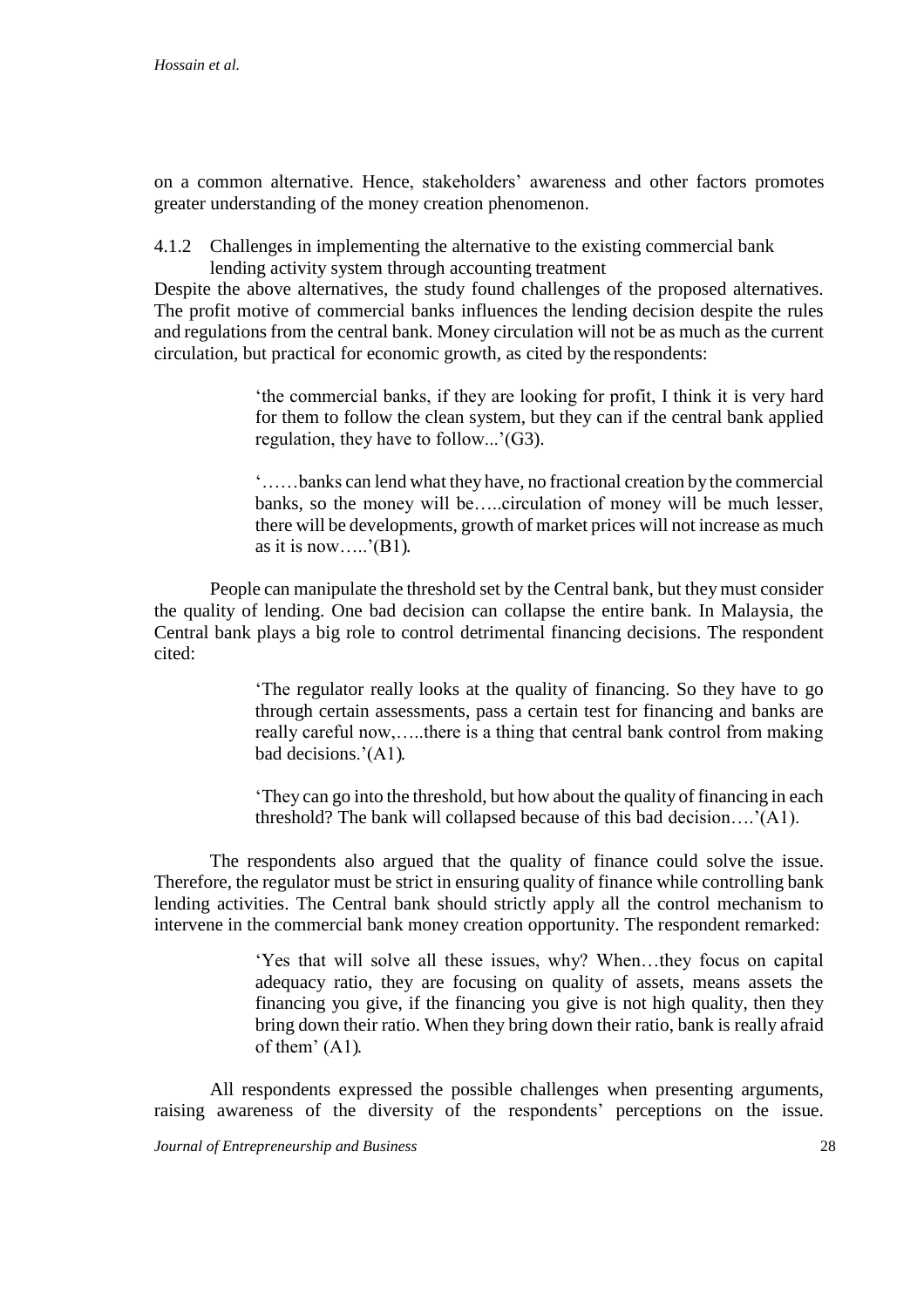Nevertheless, the main challenge to the existing system is the peoples' understanding of the issue. The MIA2 stated:

> 'Unawareness and the disbelieve that the system is set up in such a way.'(MIA2).

## *4.2 Summary of findings*

The study presented the respondents' opinions on possible alternatives to align the accounting treatment of commercial bank money creation. The respondents suggested twoway proposals. First, to remove fiat money from the monetary systems. Second, money backed by real assets such as gold and silver should be issued and controlled only by BNM. Additionally, other respondents emphasised that the accounting entry for commercial bank money lending needs to be similar to non-bank institutions or trading institutions. Hence, the practice will reduce the scope for commercial banks to create money in the money lending system. Other than commercial banks, no individual or organisation possess the same accounting treatment as commercial banks which can create money through money lending activities.

Accounting treatment for commercial banks appears on both sides of the balance sheet, indicating that the balance sheet is expanding. For all organisations other than commercial banks, accounting treatment appears on the assets side only, meaning that balance sheet is not expanding (Werner, 2014b). Therefore, using the existing accounting treatment suggests fraudulence as the practice allows the unique opportunity for (Stoop & Sornette, 2010) all commercial banks to create money (Salleh & Borges, 2015 & 2016). Therefore, all the created money will become debt in the economy. Thus, using the accounting treatment is strongly discouraged. Moreover, studies revealed that money creation through the accounting treatment is an uncontrolled exercise, contrary to Stiglitz and Weiss (1988). In Malaysia, despite practicing the same accounting treatment, BNM possesses strong control over the commercial bank money lending activity.

Despite the different alternatives, respondents stated that the major challenge is stakeholders' understanding and awareness on the money creation activity in the commercial banks. Ensuring the quality of finance is a significant challenge as quality finance can limit or stop the money creation practices. Furthermore, BNM possesses a major role in ensuring quality process through strong monitoring and controlling system. Nonetheless, the profit motive of commercial banks may influence the bank to make excess lending which could create a detrimental decision enough to collapse the bank. Thus, BNM must be strict in monitoring bad financing decisions. Additionally, the respondents debated that the problem of lower circulation of money unlike current money circulation system, but does not stop economic growth.

# **5. Discussions**

Recognising the reality of money creation is a major step in preventing a banking collapse and financial crisis (Werner, 2014a). Awareness is gained through the stakeholders'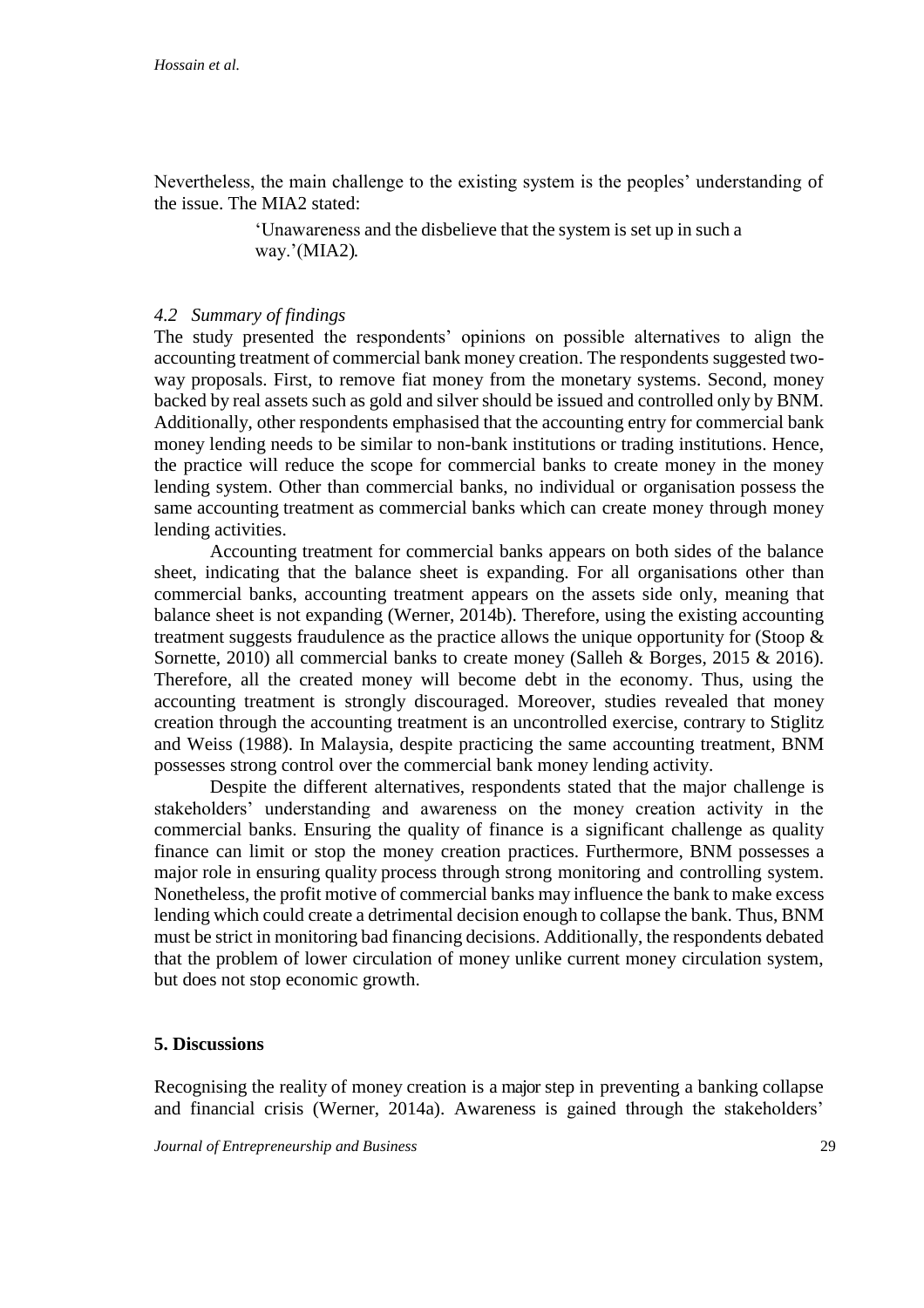perception of the research issue. Hence, the study contributed by investigating stakeholders' perceptions of the commercial bank money lending activity. The study revealed that stakeholders' perceptions of the issue were directly influenced by personal understanding and awareness. Therefore, the different perceptions were examined and explained accordingly.

The main question is why commercial banks still exercise money creation through the accounting treatment despite being one of the main reasons for the world financial crisis 2007 to 2008. The study enhances the literature in answering the mystery that aslong as the Central bank can control the money lending activity of commercial banks through various mechanisms, money creation is not a major issue but quality of finance is the matter of concern. Hence, the study highlights the controlling role of BNM to provide input in the process of accelerating BNM controlling role in commercial bank money lending activity to prevent future potential crises.

Due to limited literature on the issue, the study provides a valuable source for future research, important inputs, and information on the impact of the accounting treatment for the commercial bank money lending activity in actual practice.

## **6. Conclusions**

Perceptions on money creation are impacted by the respondents' understanding and awareness of the issue. Respondents believed that money creation occurs in Malaysia as in other countries through accounting treatment for the commercial bank money lending activity. Additionally, the opportunity to use the accounting treatment allows commercial banks to create money as desired. Consequently, the excess money created causes inflation and a potential financial crisis. Conversely, money creation results from the systematic approach of the fractional reserve banking in Malaysia. Moreover, money creation does not threaten the economy if strong controlling rules exist from BNM. Hence, money creation becomes a significant challenge if the controlling role of BNM is weak. The BNM also controls the volume of money creation during money lending but not money creation through the accounting treatment. Thus, the crisis could happen as the accounting treatment provides the opportunity to create money out of thin air.

The respondents also stated that the lending system and the accounting treatment created a debt based monetary system. Consequently, the accounting treatment involves creating matching deposit for extended loan, which does not involve real money. Nevertheless, few alternatives were suggested to prevent the potential threat of fiat currency. For example, money backed by real assets should be issued under the full control of BNM. Therefore, commercial banks cannot create money. Additionally, Cryptocurrency created a new dimension as an alternative for the money creation practice. Furthermore, commercial banks should use identical accounting treatment as other organisations in money lending activity. Future research should examine the practical scenario on the issue from private commercial banks and BNM perspective.

*Journal of Entrepreneurship and Business* 30 The study noted several limitations from various aspects. First, the study faced limitations to reach all the stakeholder groups, including respondents from BNM, several private commercial banks, public universities, and MASB. Despite attempts of formal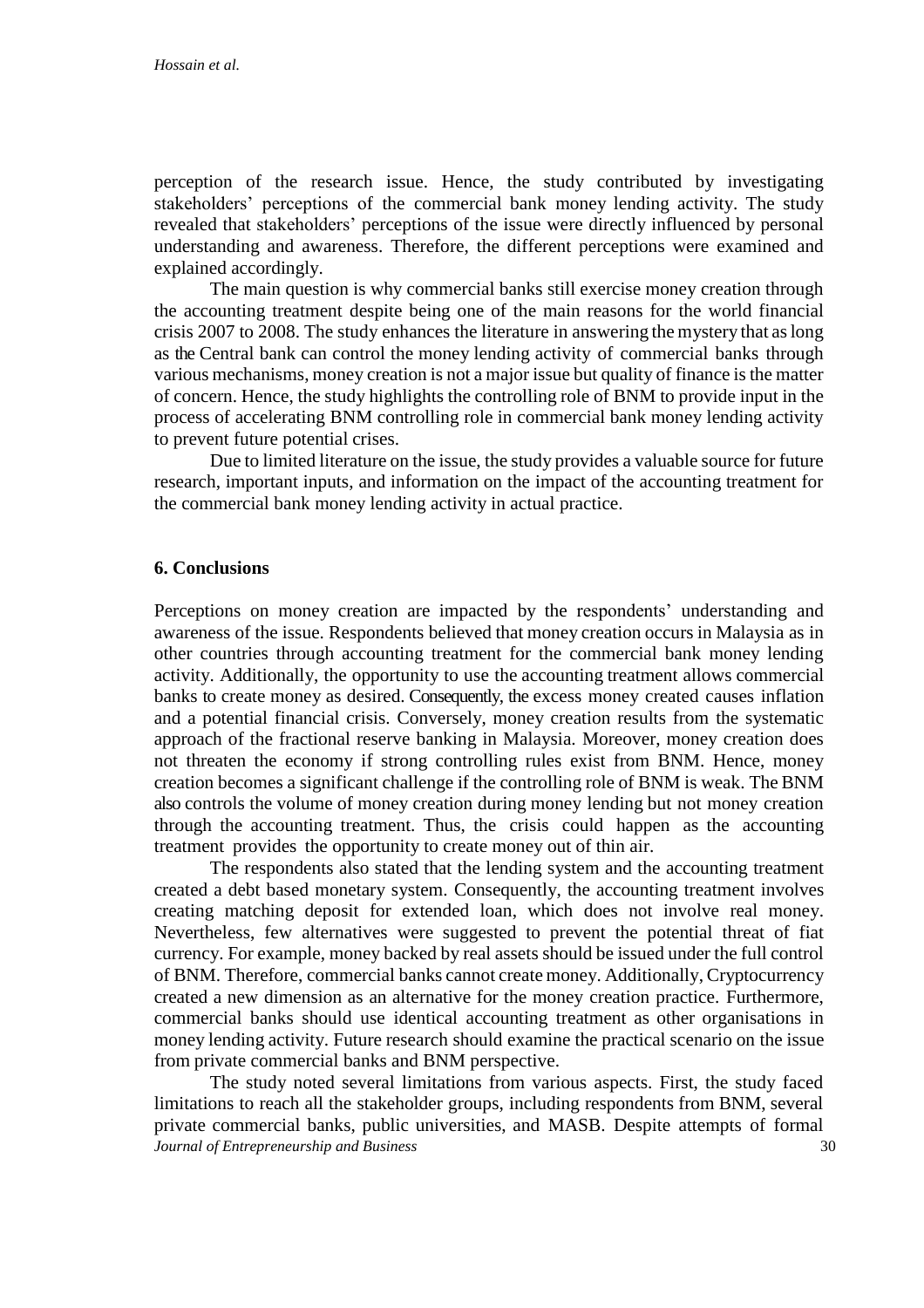communication, several invited respondents rejected the offer to share their experience on the issue due to lack of time to entertain requests for interview sessions. Moreover, the study did not verify the interview transcript with the respective respondents. Correspondingly, Riley (1990) stated the importance of writing the actual words spoken by the respondents despite repetitiveness, slang, and grammatical errors. Contrarily, Bayliss (2007) highlighted that a complete and acceptable transcript should be provided to the respective respondents for verification. Respondents share perceptions according to experience. Based on different organisational backgrounds, the way of understanding a situation differs for each respondent, proving a challenge in seeking common ground in answering the research questions.

Due to the limitations, the study cannot cover all the required stakeholders, particularly from the BNM, which is significant to cross-check the money lending activity of commercial banks along with other respondents' arguments. Thus, additional studies on the perceptions of BNM to analyse the nature of money lending activity and accounting treatment should be considered. The study focused on the conventional banking money lending practice. Several respondents suggested examining similar research issues from the Islamic bank perspective.

#### **Disclosure Statement**

No potential conflict of interest was reported by the authors.

## **Funding**

No funding was involved in this research.

## **Acknowledgement**

N/A

## **References**

- Abdullah, A.(2015). Economic security requires monetary and price stability: analysis of Malaysian macroeconomic and credit data. *Al-Shajarah*, 205- 247.
- Ábel, I., Lehmann, K., & Tapaszti, A. (2016). The controversial treatment of money and banks in macroeconomics. *Financial and Economic Review*, *15* (2), 33–58.
- Acharya, V., & Richardson, M. (2009). *Restoring financial stability: How to repair a failed system.*  John Wiley & Sons.
- Bank Negara Malaysia, *Annual Report, 2016,* available at: [http://www.bnm.gov.my/index.php?ch=en\\_publication&pg=en\\_ar&ac=38&e](http://www.bnm.gov.my/index.php?ch=en_publication&pg=en_ar&ac=38&e) n (accessed 17 October 2017)
- Bank Negara Malaysia, *Central Bank of Malaysia Act 2009,* available at: [http://pic.bankofchina.com/bocappd/my/201112/P020111206532951529470.](http://pic.bankofchina.com/bocappd/my/201112/P020111206532951529470) pdf (accessed 17 October 2017)

Bank Negara Malaysia, *Financial Service Act 2013,* available at[:](http://www.bnm.gov.my/documents/act/en_fsa.pdf) [http://www.bnm.gov.my/documents/act/en\\_fsa.pdf](http://www.bnm.gov.my/documents/act/en_fsa.pdf) (accessed 17 October 2017)

Bayliss, P. (2007). Tinkering with Transcriptions. *University of Plymouth.*

Becke, S., & Sornette, D. (2014). Toward a unified framework of credit creation. *Swiss Finance Institute Research Paper No. 14-07,* available at: [https://ssrn.com/abstract=2395272\(](https://ssrn.com/abstract=2395272)accessed 17 October 2017)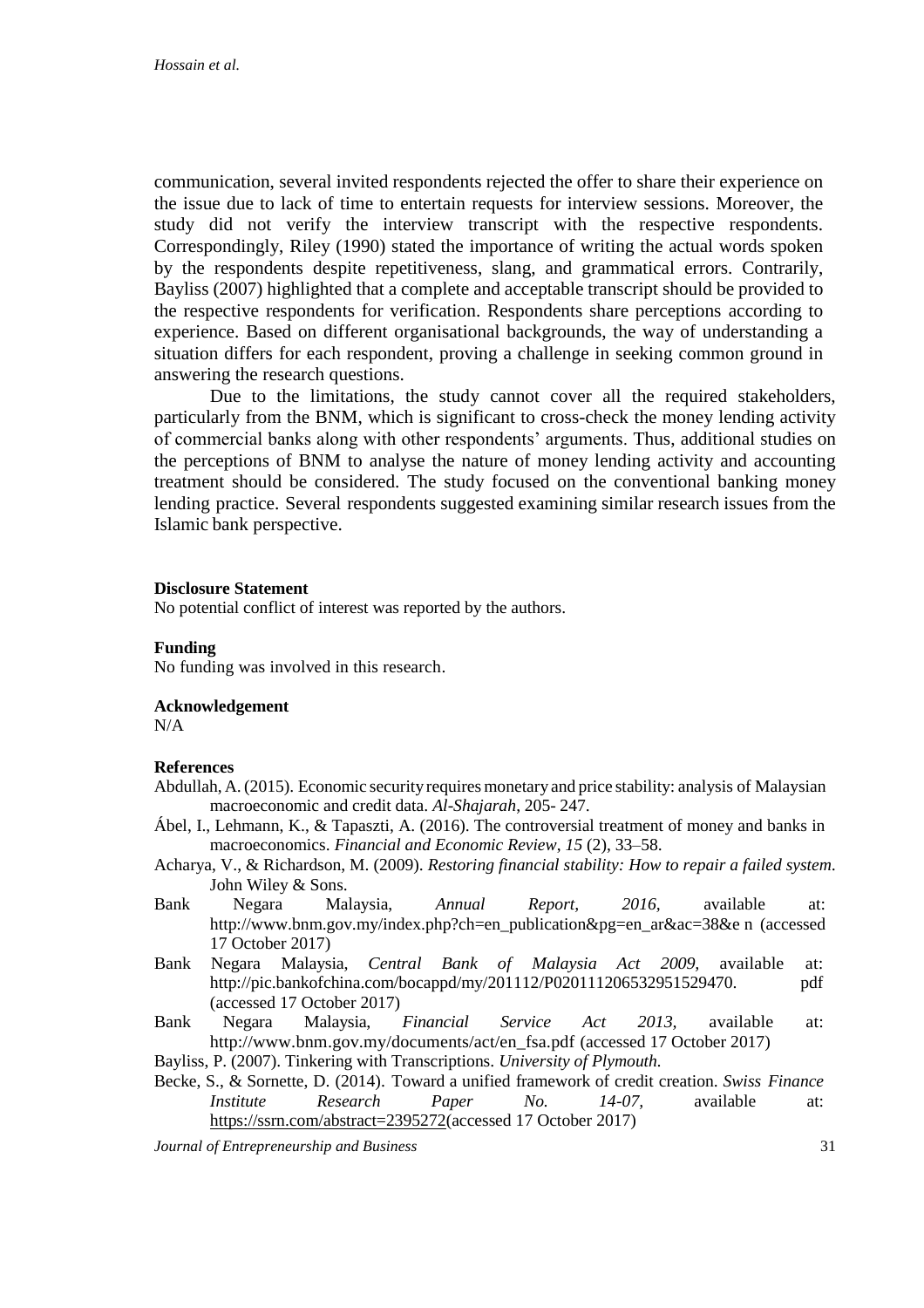- Benes, J., and Kumhof, M. (2012). The Chicago Plan Revisited. Paper presented at the Annual Conference 2014 (Hamburg): Evidence-based Economic Policy (No. 100303), Verein für Socialpolitik/German Economic Association.
- Blee, K. M., & Taylor, V. (2002). Semi-structured interviewing in social movement research: Methods of social movement research. *Minneapolis: University of Minnesota Press, 16*, 92-117.
- Bowen, G. A. (2005). Preparing a qualitative research-based dissertation: Lessons learned. *The Qualitative Report*, *10*(2), 208-222.
- Boyatzis, R. E. (1998). Transforming Qualitative Information: Thematic Analysis and Code Development. *London: SAGE Publications Incorporation*, *4*.
- Braun, V., & Clarke, V. (2006). Using thematic analysis in psychology. *Qualitative research in psychology*, *3*(2), 77-101.
- Daly, J., Kellehear, A., & Gliksman, M. (1997). The public health researcher: A methodological approach. *Melbourne, Australia: Oxford University Press*, 611–618.
- Farhi, E., Tirole, J. (2012). Collective moral hazard, maturity mismatch, and systemic bailouts. *American Economic Review*, *102*(1), 60-93.
- Faure, A. P. (2013). Money Creation: Genesis 3: Bank Deposits. Available at: *ttps://papers.ssrn.com/sol3/papers.cfm?abstract\_id=2245041* (accessed 17 October 2017)
- Fisher, I. (1997). 100% money, London 1997. *Pickering & Chatto Limited*.
- Freixas, X. and Rochet, J. (2009). Microeconomics of Banking. *Cambridge: The MIT Press.*
- Given, L. M. (Ed.). (2008). The Sage encyclopedia of qualitative research methods. *Sage Publications.*
- Guest, G. (2012). Applied thematic analysis. *Thousand Oaks, California: Sage,* 11.
- Guest, G., MacQueen, K. M., & Namey, E. E. (2012). Validity and reliability (credibility and dependability) in qualitative research and data analysis. *Applied thematic analysis, London: Sage Publications*, 79-106.
- Huber, J. and J. Robertson (2000). Creating new money: a monetary reform for the information age. *New Economics Foundation London.*
- Huerta, d. J. (2009). Money, Bank Credit and Economic Cycles (2nd ed.). *Second English edition. Ludwig von Mises Institute, Auburn, Alabama.*
- Kashyap, A., Rajan, R., & Stein,J. (2008). Rethinking capital regulation. *Maintaining stability in a changing financial system*, *43171*.
- KPMG (2016). Money Issuance; Alternative Monetary Systems. Available at: [https://home.kpmg.com/content/dam/kpmg/is/pdf/2016/09/KPMG-](https://home.kpmg.com/content/dam/kpmg/is/pdf/2016/09/KPMG-%20MoneyIssuance-2016.pdf) MoneyIssuance-[2016.pdf](https://home.kpmg.com/content/dam/kpmg/is/pdf/2016/09/KPMG-%20MoneyIssuance-2016.pdf) (accessed 17 October 2017)
- Lapavitsas, C., & Saad-Filho, A. (2000). The supply of credit money and capital accumulation: a critical view of post-Keynesian analysis; In Value, Capitalist Dynamics and Money. *Emerald Group Publishing Limited*, 309-334.
- Liikanen, E., (2012). High-level Expert Group on reforming the structure of the EU banking sector. *Final Report, Brussels, 2 October 2012.*
- Mcleay, B., Radia, A.,Thomas, R. (2014). Money creation in the modern economy. *Bank of England Quarterly Bulletin: 2014Q1,* available at: [https://ssrn.com/abstract=2416234\(](https://ssrn.com/abstract=2416234)accessed 17 October 2017)
- Nodelman, U., & Allen, C. (2003). Stanford encyclopedia of philosophy. *Retrieved July- 25-18 from <https://plato.stanford.edu/entries/phenomenology/>*
- Ravn, I. (2015). Explaining money creation by commercial banks: Five analogies for public education. *Real-world economics review*, *71*, 92-111.
- Riley, J. (1990). Getting the Most from your Data: a handbook of practical ideas on how to analyse your qualitative data. *Bristol, Technical and Educative Services Ltd.*
- *Journal of Entrepreneurship and Business* 32